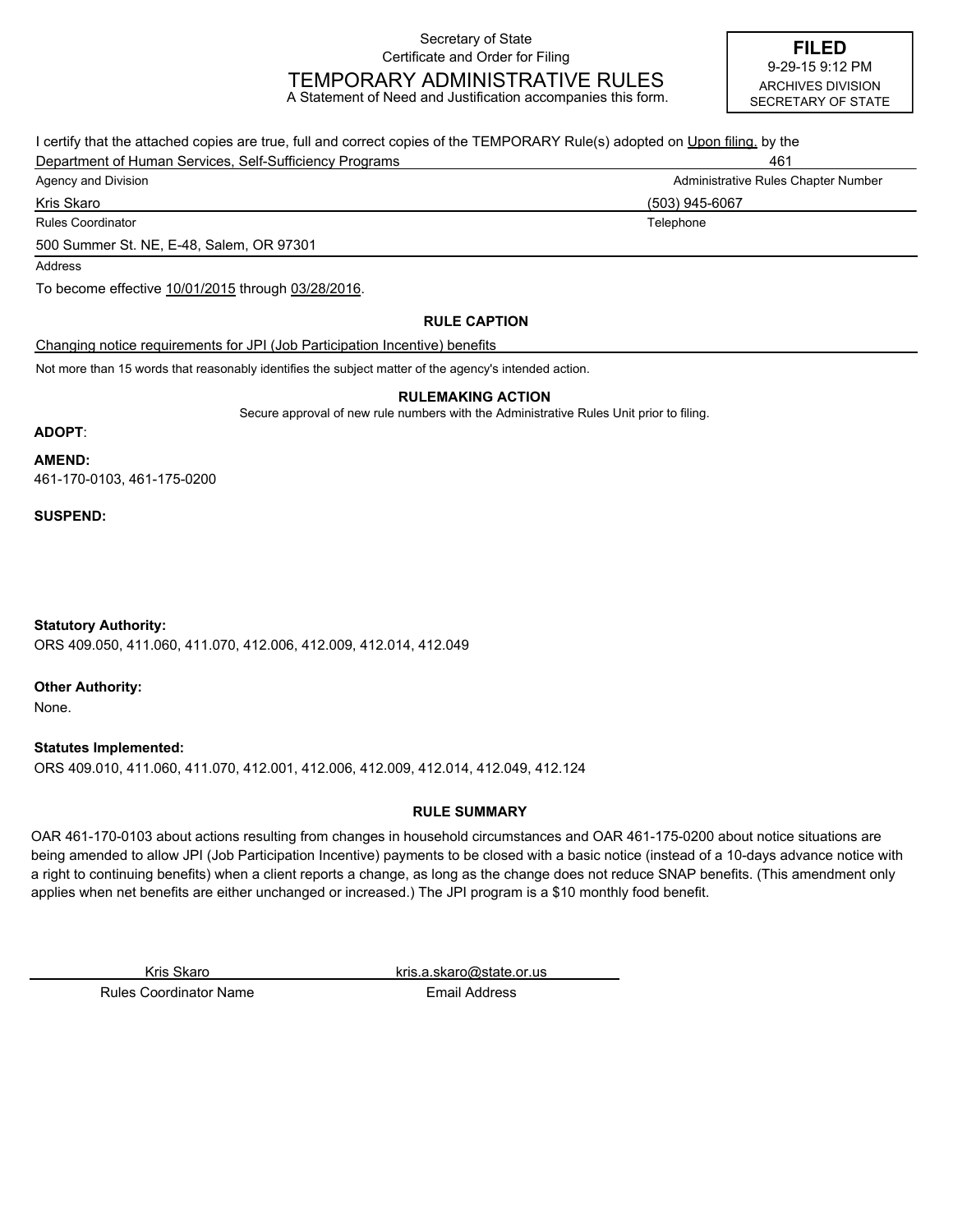## Secretary of State

#### STATEMENT OF NEED AND JUSTIFICATION A Certificate and Order for Filing Temporary Administrative Rules

accompanies this form.

Department of Human Services, Self-Sufficiency Programs 461

Agency and Division Administrative Rules Chapter Number (Administrative Rules Chapter Number

Changing notice requirements for JPI (Job Participation Incentive) benefits

Rule Caption (Not more than 15 words that reasonably identifies the subject matter of the agency's intended action.) In the Matter of:

Temporary amendment of OAR 461-170-0103 and 461-175-0200

#### **Statutory Authority:**

ORS 409.050, 411.060, 411.070, 412.006, 412.009, 412.014, 412.049

#### **Other Authority:**

None.

#### **Statutes Implemented:**

ORS 409.010, 411.060, 411.070, 412.001, 412.006, 412.009, 412.014, 412.049, 412.124

#### **Need for the Temporary Rule(s):**

These rules need to be amended because currently, when a client reports a change that results in an increased SNAP benefit, the Department is unable to remove the JPI coding from the case until a timely notice is sent to end JPI benefits. As long as the JPI coding exists, the earned income cannot be removed, thus delaying issuance of the increased SNAP benefit. The amendment allows the income to be removed upon notification which allows the Department to prepare the next month's increased SNAP benefits. This will minimize workload, decrease staff errors, and ensure timely issuance of SNAP benefits.

#### **Documents Relied Upon, and where they are available:**

None.

#### **Justification of Temporary Rule(s):**

The Department finds that failure to act promptly by amending OAR 461-170-0103 and 461-175-0200 will result in serious prejudice to the public interest, the Department, and clients who report changes that make them eligible for increased SNAP benefits. The Department needs to proceed by temporary rule because the public, the Department, and clients eligible for increased SNAP benefits will immediately benefit because the amendments will allow the Department to update their income upon notification and prepare to issue the increased SNAP benefits without waiting for timely notice to be sent. This ensures clients receive their benefits timely and reduces workload and errors for Department staff.

Printed Name **Email Address** Kris Skaro kris.a.skaro@state.or.us

Administrative Rules Unit, Archives Division, Secretary of State, 800 Summer Street NE, Salem, Oregon 97310. ARC 925-2007

SECRETARY OF STATE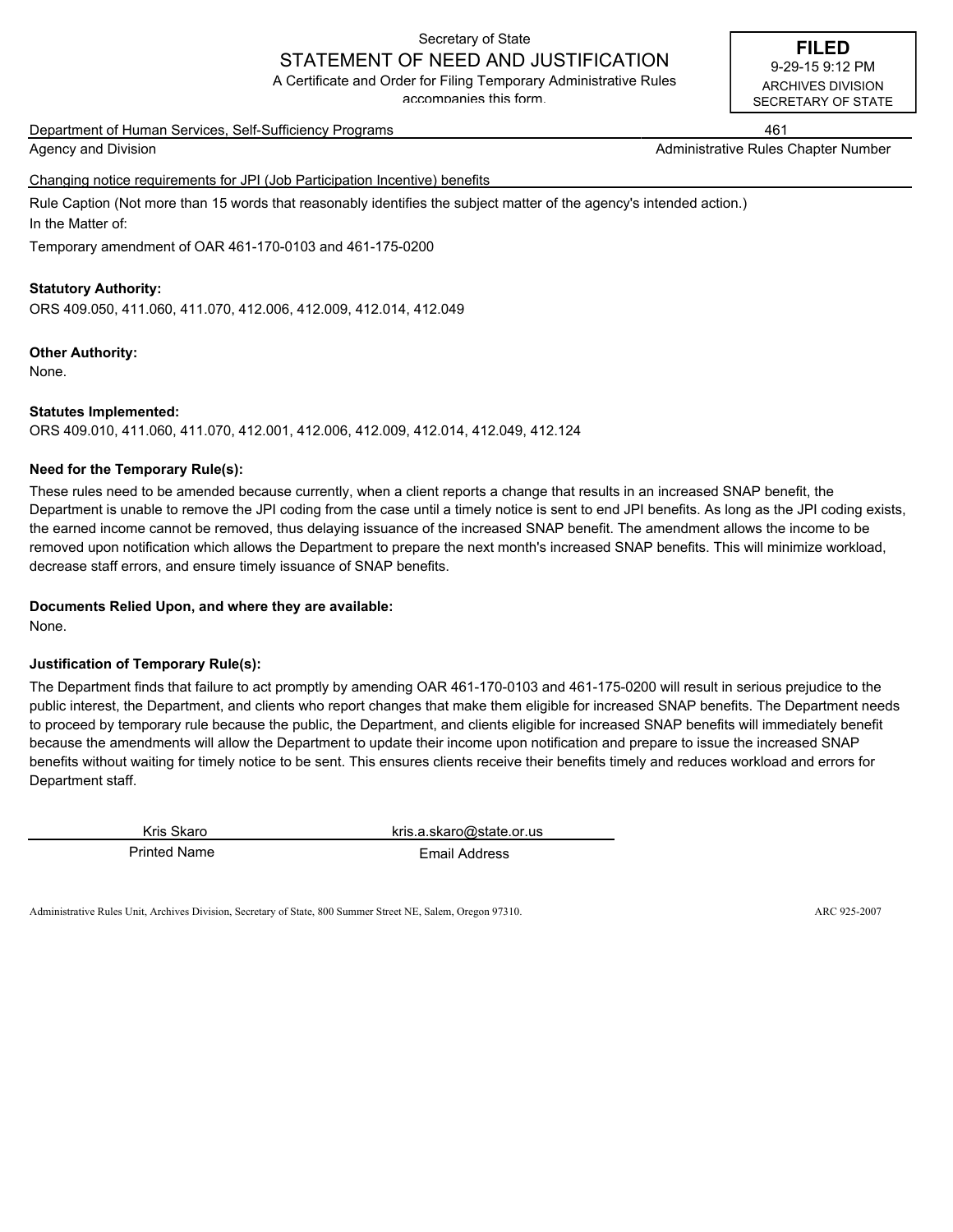### 461-170-0103 Eff. 10-1-15 Temp. Eff. 10-1-15 through 3-28-16 Actions Resulting From Changes in Household Circumstances; Simplified Reporting System (SRS); SNAP, JPI

In the SNAP program and JPI, benefits may be changed for an individual using SRS -- based on information obtained other than through the Interim Change Report -- only as follows:

- (1) The benefit level is increased if the information demonstrates the individual is eligible for greater benefits.
- (2) The benefits are closed or reduced if any of the following subsections apply:
	- (a) The household requests a closure of benefits.
	- (b) The action is based on information that is *verified upon receipt*. Information is considered *verified upon receipt* if--
		- (A) It is not questionable and the individual making the report has first-hand knowledge of the information reported; or
		- (B) Verification is provided with the reported change in accordance with OAR 461-115-0651.
	- (c) The individual reports information that results in loss of *eligibility* (see OAR 461- 001-0000).
	- (d) The individual reports *financial group* (see OAR 461-110-0530) income exceeding the SNAP program *countable* (see OAR 461-001-0000) income limit.
- (3) The Department acts on information reported through computer matches when the Interim Change Report is processed, when the individual is recertified, or when the monthly match with the Department of Corrections indicates a member is incarcerated.

Stat. Auth.: ORS 409.050, 411.060, 411.070, 411.816 Stats. Implemented: ORS 409.010, 409.050, 411.060, 411.070, 411.081, 411.816, 411.825, 411.837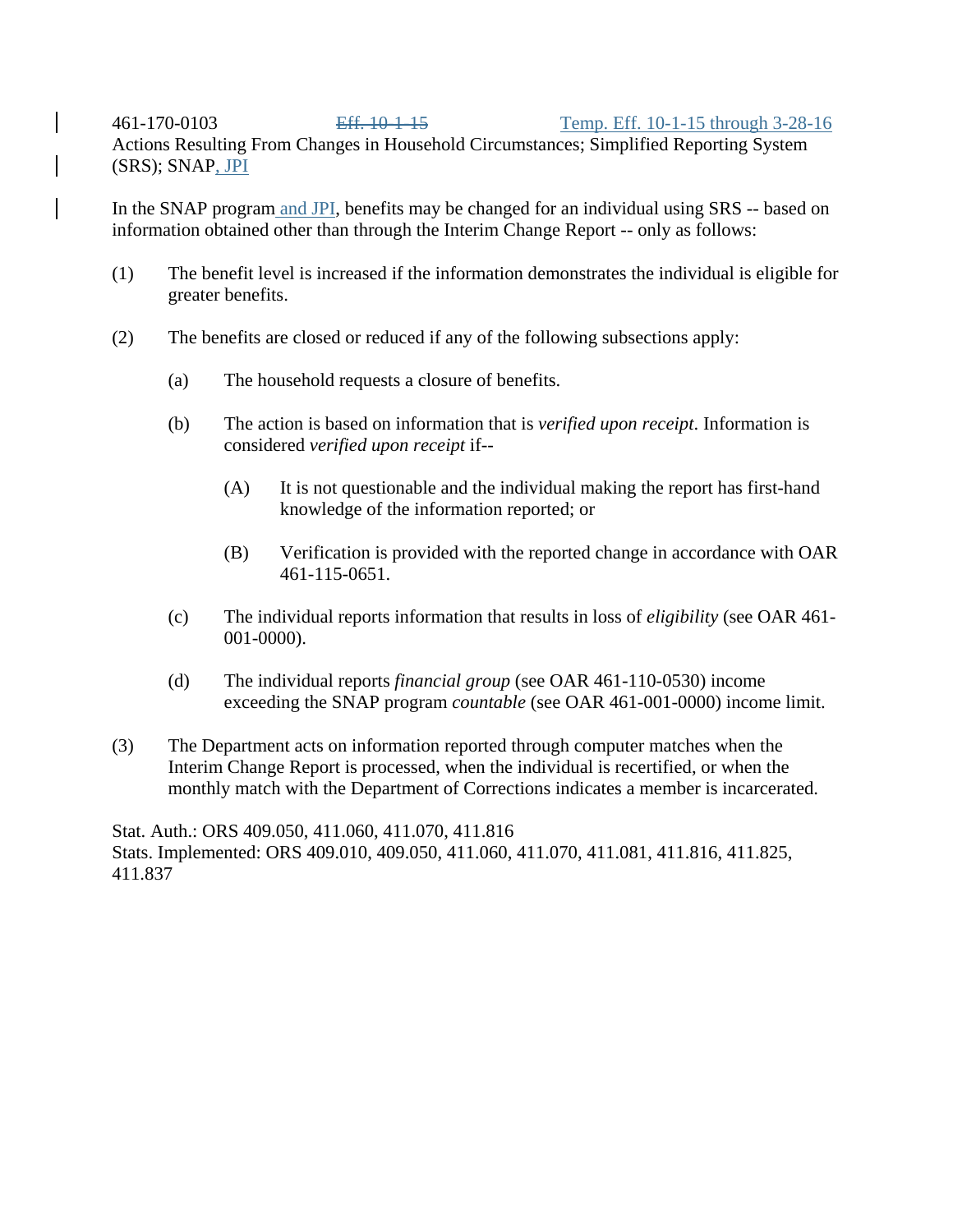Notice Situations; General Information

- (1) In the EA program, a *basic decision notice* (see OAR 461-001-0000) is sent for all situations.
- (2) In the SNAP program, a *basic decision notice* is sent for all actions on applications for assistance.
- (3) In the JOBS program:
	- (a) A *basic decision notice* is sent whenever a request for a support service payment is denied.
	- (b) No decision notice is required if request for a support service is approved.
- (4) A *basic decision notice* is sent to close JPI benefits when the filing group (see OAR 461-110- 0310) reports a change during the reporting period in which SNAP benefits do not decrease.
- (45) In the TANF program, a notice approving benefits informs the client, within one month following eligibility determination, of the opportunity to volunteer for JOBS participation and of the procedure for JOBS program entry.
- (56) In the Pre-TANF program, a *basic decision notice* is sent when payment for basic living expenses is denied or when payment for other support services in the JOBS program is denied. No other notices are required for this program.
- (67) In the TA-DVS program, a *basic decision notice* (see OAR 461-001-0000) is sent to a safe mailing address or hand delivered for all situations. This includes when the program is approved, denied, or closed (prior to the end of the 90 day eligibility period) and when a payment under the program is denied.
- (78) In all programs except the Pre-TANF program, unless stated differently in this rule or another rule, the Department mails or otherwise provides the client with (sends) a *decision notice* (see OAR 461-001-0000) as follows:
	- (a) A *basic decision notice* is sent whenever an application for assistance, including retroactive medical assistance, is approved or denied or a request for a support service payment in the JOBS program is denied.
	- (b) A *timely continuing benefit decision notice* (see OAR 461-001-0000) is sent whenever benefits or support service payments authorized by OAR 461-190-0211 are reduced or closed, or the method of payment changes to protective, vendor, or two-party.
	- (c) A *decision notice* is sent whenever the Department adjusts previously underissued cash assistance or SNAP benefits.